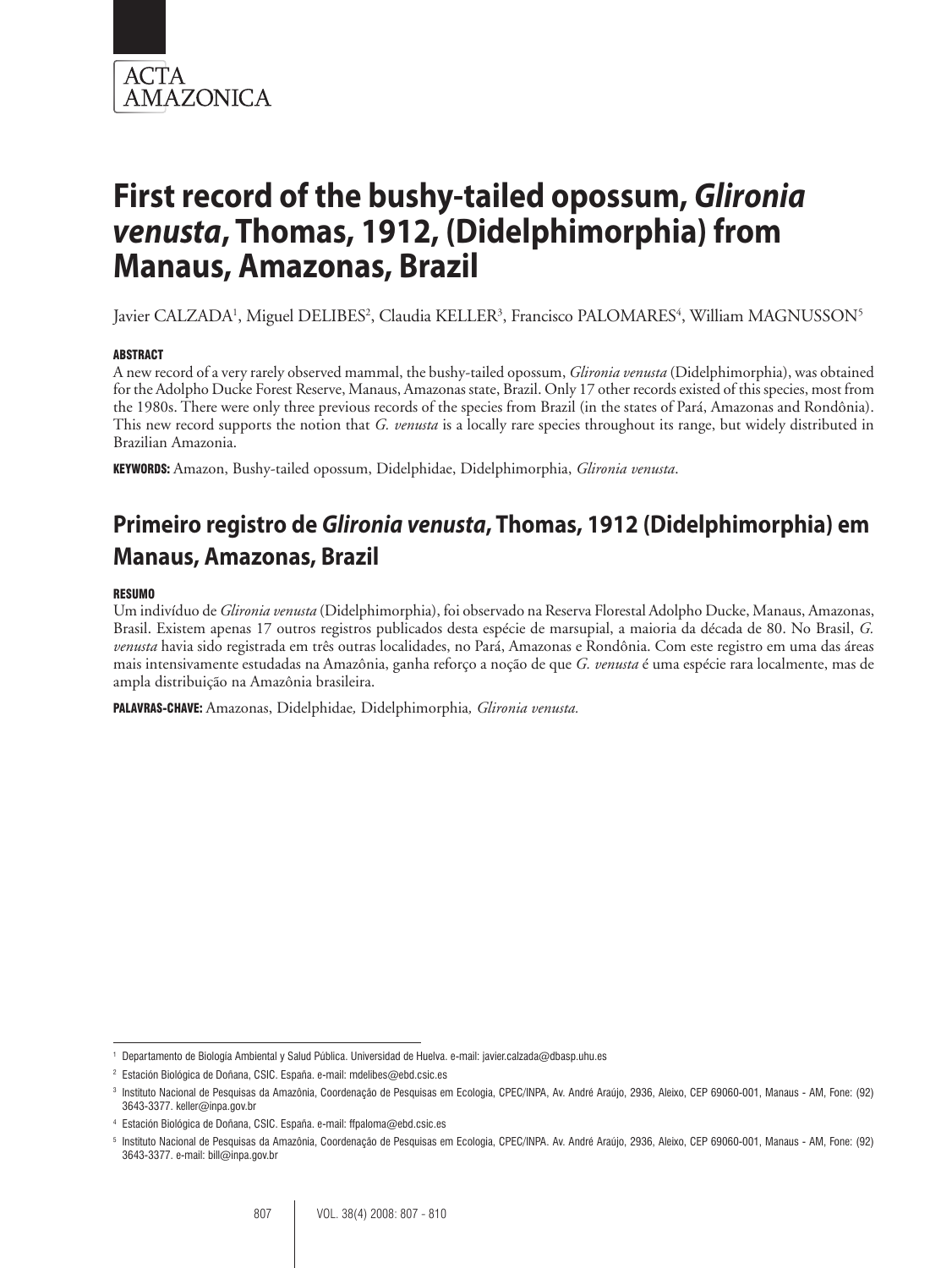

On 21 July 2004, at 19:38 solar time, a bushy-tailed opossum, *G. venusta*, was observed in the Adolpho Ducke Forest Reserve (RFAD; 02º55' S, 59º59' W), a Terra-firme rainforest reserve located on the outskirts of the city of Manaus (Amazonas state, Brazil). Individuals of this species have been recorded only at 17 other localities, with records from Bolivia, Peru, Ecuador and Brazil (Marshall 1978; Brown 2004; Díaz & Willig, 2004). Previous records of the species in Brazil were made at (1) the mouth of the Mapuera river, Cachoeira Porteira village, Pará state (Da Silva & Langguth, 1989); (2) the upper Urucu River, Amazonas state (unpublished record of Ferreira da Silva in 1989, Tarifa and Anderson 1997); and (3) Espigão do Oeste, Rondonia state (Bernardé & Rocha, 2003). The present record was made in undisturbed forest, at an altitude of 86 m.a.s.l., approximately 15 km from the margin of the Amazonas river and approximately 3 km from the nearest area of human impact.

The bushy-tailed opossum was seen by two of us simultaneously during a nocturnal transect survey of vertebrates in the RFAD. Walking speed was approximately 1 km/hour, observation equipment included bird binoculars, halogen headlamps and portable halogen spotlights.

The animal was observed during 20 minutes in vines hanging from a large tree, at approximately 15 m height. Head-body length was estimated as 15-20 cm (visual estimation), and tail length was similar to head-body length. Dorsal coloration was uniform, from brownish to grey, but the head was paler with a broad black stripe from the nose through the eye and to the crown of the head. The tail had the same color as the body, and appeared to be furred to the tip. The tail tip had a paler tone, but we were not able to distinguish whether it was a color change in the fur or if the very tip of the tail had no fur.

Although lacking a collected specimen or a photograph we argue that this observation is a reliable record, because of the unmistakeable morphological and behavioural traits that characterize *G. venusta.* No other New World marsupial species has an almost fully furred tail except the black-shouldered opossum, *Caluromysiops irrupta*, which, is larger and grey with large black patches across the shoulders (Emmons & Feer, 1997), and probably not present in the RFAD (Díaz & Willig, 2004). No other New World marsupial has similar facial stripes (Emmons & Feer, 1997). The animal we observed also behaved differently from other opossums seen in the area during our nocturnal surveys (common opossum, *Didelphis marsupialis*, and common grey four-eyed opossum, *Philander opossum*), which normally remained still once spotted. In accordance with the observations of Emmons & Feer (1997) for bushy-tailed opossums, the animal we observed moved rapidly and nervously among vines, climbing up and down the tree, with short stops during which it kept looking at

us. Sometimes it hid from our lights on the opposite side of the tree, reappearing again after a few seconds. Downward movements were headfirst, not using the tail. It did not remain still for long, but did not try to run away from us. The opossum stayed on the same tree until we left.

The RFAD belongs to the National Institute for Research in the Amazon (INPA) and is one of the most studied Amazonian rainforest sites since the 1960s. However, until, 2000, all research in the reserve was restricted to approximately 20% of its 10000 ha area. In 2000 a trail system in the form of a 64m2 1x1-km-grid was installed by the "Programa de Pesquisas Ecológicas de Longa Duração" (PELD), which opened up the whole area for research. Since then, the "Programa de Pesquisa em Biodiversidade" (PPBio) has supported extensive research, and several new species have been registered, including amphibians, palms, understory plants, harpy eagles, and lizards (Costa *et al*., 2005; Kinupp & Magnusson, 2005; Pinto, 2006; Mosquera *et al*., 2006; Menin *et al*., 2007, 2006). It is noteworthy, however, that a relatively large tree-dwelling vertebrate like the bushy-tailed opossum went unnoticed until now. The RFAD is in close contact with urban areas of Manaus and, in at least two other records in Brazil and Peru (Da Silva & Langguth, 1989; Díaz & Willig, 2004), this species was found in or close to human impacted areas, suggesting that it does not avoid proximity to human settlements.

These results support the notion that *G. venusta* is a locally rare species throughout its range. The present location lies roughly between two of the previous ones in Brazil (upper Urucu river and mouth of the Mapuera river), confirming the presence of the species in central Amazonia.

### **ACKNOWLEDGMENTS**

Fieldwork was supported by CSIC/CNPq (CSIC project # 2004BR0009 and CNPq project # 690065/02-8) and INPA/PPI #1-3650. The PELD program is supported by the Conselho Nacional de Desenvolvimento Científico e Tecnológico (CNPq) and the PPBio program by the Ministry of Science and Technology (MCT)**.** We thank specially Ana Píriz and Marta Sánchez for help in the field. Research in Brazil was authorized by CNPq/CMC 042/03 – Portaria MCT n° 282/04.

#### **LETERATURE CITED**

- Bernarde, P.H.; Rocha, V.A. 2003. New record of *Glironia venusta* Thomas, 1912 (Mammalia, Glironiidae) for the State of Rondônia-Brazil. *Biociências* 11(2): 183-184.
- Brown, B.E. 2004. *Atlas of New World Marsupials*. Field Museum of Natural History. Fieldiana Zoology, New Series 102. Chicago, USA. 308pp.